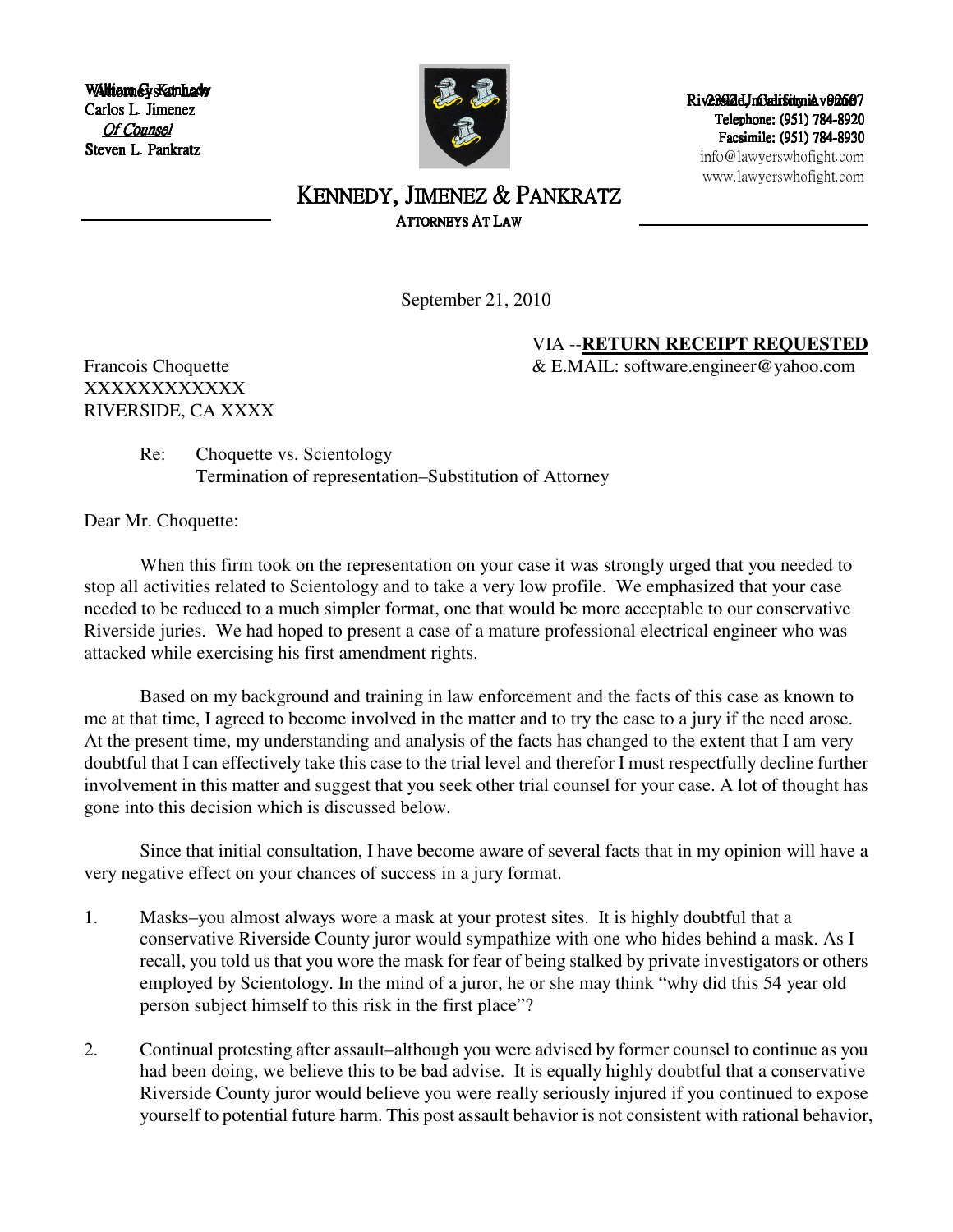but more like a zealot and this creates a definite problem with the posture and presentation of this case as we have outlined ;

- 3. Humor–you continue to argue that your whole goal was to make others laugh at Scientology. I find difficulty in understanding the logic of this goal and therefor I cannot see myself standing in front of a jury and asking then "do you see the humor of this behavior"? One must bear in mind that one simple question from the defense to the jury" do you see the humor in Mr. Choquette's behavior? Well if you do, is it worth over \$30,000.00 in taxpayer's dollars for you to take 5 or more days out of your lives and sit here in this courtroom and listen to plaintiff's "holy mission" or whatever dragon he is trying to kill with his lance? Having been a defense attorney for over 15 years, this is just what I would ask a jury were I on the defense of this case. Therefor I submit that unfortunately for your concept, trials are matters of serious business and quite expensive for both sides, and once again, this will not be appreciated by our typical Riverside County juror.
- 4. Mooning–As part of your humor attempts you have been filmed, along with another colleague, as showing your bare buttocks to the headquarters of Scientology. This is diametrically opposed to the image of a mature professional electrical engineer. This is something that a younger person might be able to get away with, but not a man in his 50s. . After reviewing the situation, it is doubted that we will be able to keep this evidence out by a motion in limine as it is highly relevant to your type of conduct and is devastating to your chances of success at trial. Of equal or greater importance is the possibility that defense counsel will try to equate this behavior to obscene conduct which could well justify a private citizen to use reasonable force in removing such a person from his property. In any event, if a police officer observed this type of behavior you could wind up in cross bar hotel.
- 5. Showing up in Court–We asked you to keep a low profile and you end up showing up in Court. Although I was not present at this event, I was surprised when I was advised and also that you were with a young man who had been arrested for allegedly having a woman in the trunk of his car. I am also advised that this individual has had contact with law enforcement and the court system as a result of his behavior and that he is known to the Scientology legal team. As I understand it, you told Mr. Kennedy that this individual "came on his own". Quite frankly, I find this very hard to believe that he just decided to show up at a court hearing not concerning him at all. What makes his behavior any different than that of the Scientology goons following people who demonstrate against Scientology?. I am also informed that you left with him in front of the Scientology attorneys and their representatives, documenting that you still associate with activists against Scientology. Your behavior and statements are alarming as both cause me great concern because if I cannot believe my own client without question then how can I represent the client's interests to the fullest extent?

## Seemingly incapable of following legal counsel advise:

All of the above leads us to the irreconcilable conclusion that you either refuse to follow our advise or are so 'bone deep' into this protest way of life that you are incapable of taking advise from legal counsel. You continually want our office to look at more and more material that you have collected–and continue to collect. Most of this is a complete distraction from the case strategy we laid out for this action. Yet in the face of advise that your case needs to be kept simple and direct to a few basic points, you continue to insist that we need to see this document and that document, etc. etc. Mr. Choquette, we are not vigilantes here, and we do not intend to crucify Scientology or